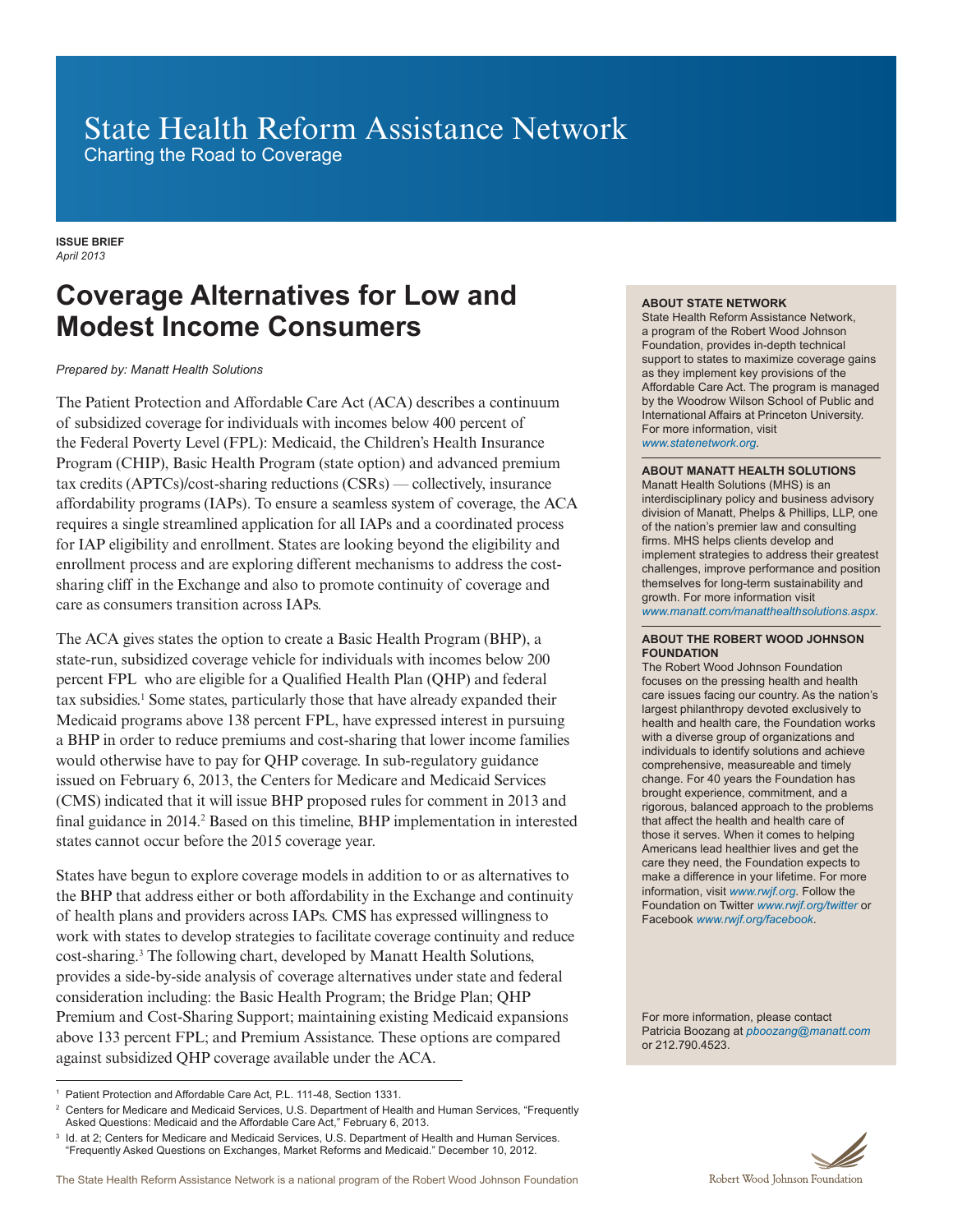|                                        | <b>Basic Health</b><br>Program (BHP)                                                                                                                                                                                                                                                                                                                                                                                                                                                                                                                                                                                                                                                                                                                                                                                                                                                                                                                                                                                                                                                | <b>Bridge Plan</b>                                                                                                                                                                                                                                                                                                                                                                                                                                                                                                                                                                                    | <b>QHP Premium</b><br>& Cost-Sharing<br><b>Support</b>                                                                                                                                                                                                                                                                                                                                                                                                                                                                                                                                                                                   | <b>Maintain Existing</b><br><b>Expansion</b>                                                                                                                                                                                              | <b>Premium</b><br><b>Assistance</b>                                                                                                                                                                                                                                                                                                                                                                                                                                                                                                                                                                                                                                                                                                                                                                                                                                                                                                                                                                                                                                                                                                                                           | <b>Subsidized QHP</b><br>(Standard ACA)                                                                                                                                                                                            |
|----------------------------------------|-------------------------------------------------------------------------------------------------------------------------------------------------------------------------------------------------------------------------------------------------------------------------------------------------------------------------------------------------------------------------------------------------------------------------------------------------------------------------------------------------------------------------------------------------------------------------------------------------------------------------------------------------------------------------------------------------------------------------------------------------------------------------------------------------------------------------------------------------------------------------------------------------------------------------------------------------------------------------------------------------------------------------------------------------------------------------------------|-------------------------------------------------------------------------------------------------------------------------------------------------------------------------------------------------------------------------------------------------------------------------------------------------------------------------------------------------------------------------------------------------------------------------------------------------------------------------------------------------------------------------------------------------------------------------------------------------------|------------------------------------------------------------------------------------------------------------------------------------------------------------------------------------------------------------------------------------------------------------------------------------------------------------------------------------------------------------------------------------------------------------------------------------------------------------------------------------------------------------------------------------------------------------------------------------------------------------------------------------------|-------------------------------------------------------------------------------------------------------------------------------------------------------------------------------------------------------------------------------------------|-------------------------------------------------------------------------------------------------------------------------------------------------------------------------------------------------------------------------------------------------------------------------------------------------------------------------------------------------------------------------------------------------------------------------------------------------------------------------------------------------------------------------------------------------------------------------------------------------------------------------------------------------------------------------------------------------------------------------------------------------------------------------------------------------------------------------------------------------------------------------------------------------------------------------------------------------------------------------------------------------------------------------------------------------------------------------------------------------------------------------------------------------------------------------------|------------------------------------------------------------------------------------------------------------------------------------------------------------------------------------------------------------------------------------|
| <b>Description</b>                     | Section 1331 of the<br><b>Patient Protection</b><br>and Affordable Care<br>Act (ACA) gives<br>states the option to<br>create a state-run,<br>subsidized coverage<br>vehicle for individuals<br>with incomes below<br>200% FPL who are<br>eligible for a Qualified<br>Health Plan (QHP)<br>with tax subsidies. <sup>4</sup><br>The state receives<br>95% of the value of<br>the advance premium<br>tax credits (APTCs)<br>and cost-sharing<br>reductions (CSRs)<br>for each individual<br>that enrolls in the<br>BHP. By leveraging<br>state purchasing and<br>(presumably) lower<br>than commercial<br>level provider<br>reimbursement, it<br>is anticipated that<br>states will be able to<br>purchase coverage<br>at rates lower<br>than QHPs would<br>otherwise charge,<br>thereby reducing<br>the premiums and<br>cost-sharing of<br>eligible enrollees. In<br>a February 6, 2013<br>FAQ, the federal<br>government indicated<br>that it will not issue<br>BHP guidance until<br>late 2013, and the<br>program will not<br>be implemented in<br>states until 2015. <sup>5</sup> | The idea for the<br>Bridge Plan was<br>developed by the<br>State of Tennessee.<br><b>Bridge Plans are</b><br>QHPs offered by<br><b>Medicaid Managed</b><br>Care (MMC)<br>organizations.<br><b>Enrollment is limited</b><br>to consumers<br>transitioning from<br>MMC coverage to<br>Exchange coverage<br>or family members of<br>consumers enrolled<br>in or transitioning<br>from MMC coverage.<br>In a December 10,<br>2012 FAQ, CMS<br>issued quidance<br>allowing a State-<br><b>Based Exchange to</b><br>certify a Medicaid<br>Bridge Plan as a<br><b>Qualified Health</b><br>Plan. <sup>6</sup> | Some states are<br>considering offering<br>subsidies to "wrap"<br>around" Exchange<br>coverage, thereby<br>reducing the<br>premiums and cost-<br>sharing obligations<br>of low and modest<br>income individuals<br>purchasing coverage<br>through the<br>Exchange. States<br>could use state-only<br>dollars to wrap.<br><b>States interested</b><br>in using federal<br>Medicaid dollars to<br>fund a premium or<br>cost-sharing wrap<br>should contact CMS.<br>States ability to use<br>federal Medicaid<br>funding may depend<br>on whether they had<br>previously expanded<br>coverage under a<br>waiver and have<br>waiver savings. | Some states are<br>contemplating<br>maintaining<br>their existing<br>Medicaid coverage<br>of expansion<br>populations until BHP<br>guidance is available<br>and they are able to<br>implement a BHP or<br>pursue an alternative<br>model. | The January 22, 2013<br>proposed regulations<br>authorize states to<br>use federal and state<br><b>Medicaid or CHIP</b><br>funds to purchase<br>QHP coverage for<br>otherwise Medicaid/<br>CHIP eligible<br>individuals. Some<br>states are considering<br>using premium<br>assistance to buy<br>QHP coverage for<br>pregnant women with<br>incomes above 138%<br>FPL and below the<br>state's eligibility level<br>for pregnant women;<br>other states are<br>looking at premium<br>assistance to buy<br><b>Medicaid or CHIP</b><br>eligible children into<br>the QHP in which<br>their parents are<br>enrolled; and, still<br>others are looking<br>at it for subgroups<br>of their new adults<br>population. All<br><b>Medicaid rules</b><br>continue to apply<br>and among other<br>things, the state must<br>provide a cost-sharing<br>and benefit wrap to<br>the extent the QHP<br>covers fewer benefits<br>or imposes greater<br>cost-sharing than is<br>contemplated under<br>federal Medicaid<br>rules. The state must<br>also demonstrate<br>that the cost of<br>premium assistance<br>is comparable to the<br>cost of purchasing<br>Medicaid coverage<br>directly. | As defined in the<br>ACA, individuals with<br>incomes between<br>100% and 400%<br>FPL are eligible to<br>purchase health<br>insurance coverage<br>through Exchanges<br>with federal subsidies<br>in the form of APTCs<br>and CSRs. |
| <b>Participating</b><br><b>Issuers</b> | <b>Medicaid Managed</b><br>Care (MMC) plans                                                                                                                                                                                                                                                                                                                                                                                                                                                                                                                                                                                                                                                                                                                                                                                                                                                                                                                                                                                                                                         | MMC plans certified<br>as QHP issuers                                                                                                                                                                                                                                                                                                                                                                                                                                                                                                                                                                 | <b>QHP</b> issuers                                                                                                                                                                                                                                                                                                                                                                                                                                                                                                                                                                                                                       | MMC plans (or<br><b>Fee For Service</b><br>Medicaid)                                                                                                                                                                                      | <b>QHP</b> issuers                                                                                                                                                                                                                                                                                                                                                                                                                                                                                                                                                                                                                                                                                                                                                                                                                                                                                                                                                                                                                                                                                                                                                            | <b>QHP</b> issuers                                                                                                                                                                                                                 |

5 Centers for Medicare and Medicaid Services, U.S. Department of Health and Human Services, "Frequently Asked Questions: Medicaid and the Affordable Care Act," February 6, 2013. http://www.medicaid.gov/State-Resource-Center/FAQ-Medicaid-and-CHIP-Affordable-Care-Act-ACA-Implementation/Downloads/ACA-FAQ-BHP.pdf

6 Centers for Medicare and Medicaid Services, U.S. Department of Health and Human Services. "Frequently Asked Questions on Exchanges, Market Reforms, and Medicaid." December 10, 2012. http://cciio.cms.gov/resources/files/exchanges-faqs-12-10-2012.pdf

<sup>4</sup> Patient Protection and Affordable Care Act, P.L. 111-48, Section 1331.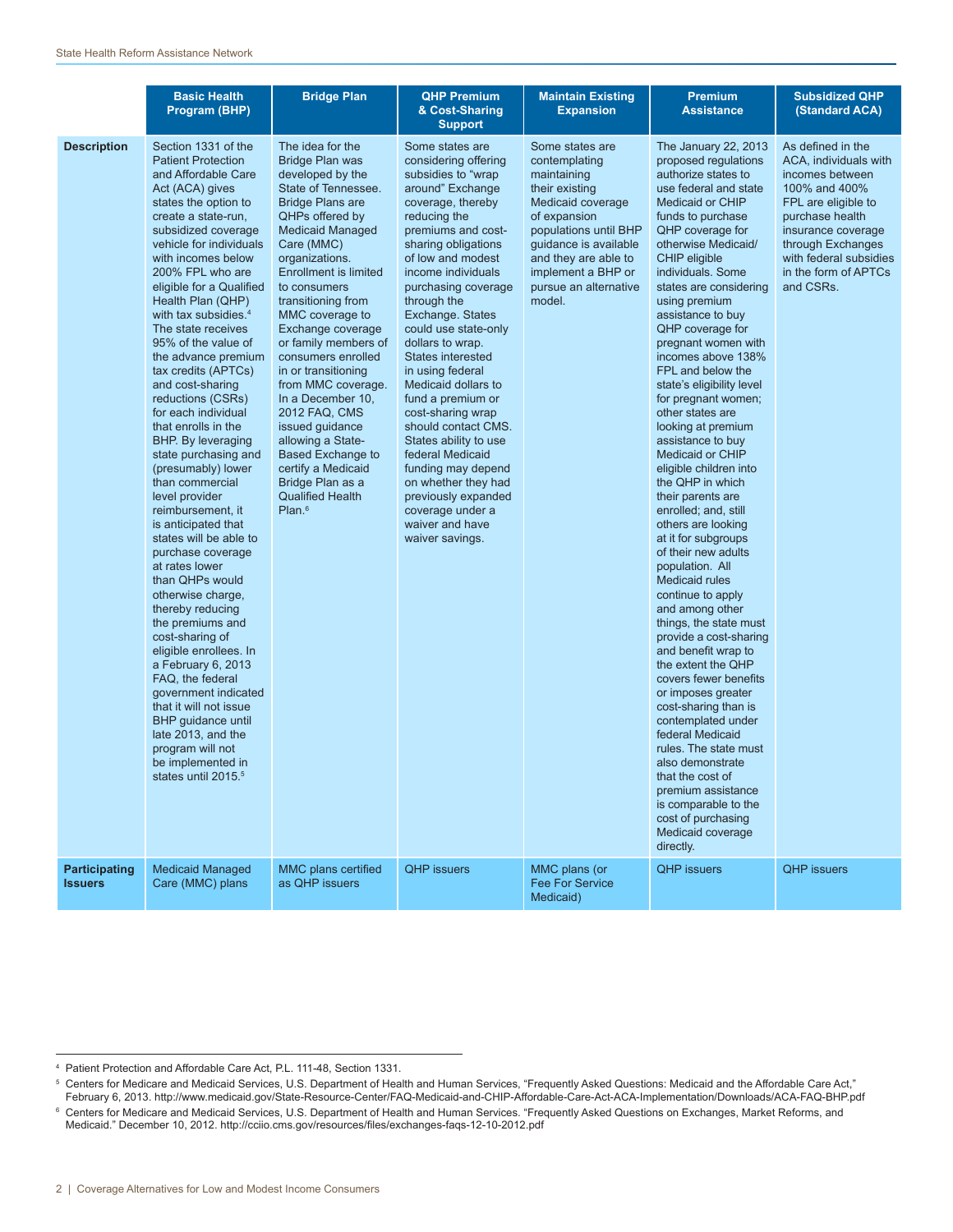|                                       | <b>Basic Health</b><br>Program (BHP)                                                                                                                                                                                                                                                                                                                                                                                       | <b>Bridge Plan</b>                                                                                                                                                                                                                                                                                                                | <b>QHP Premium</b><br>& Cost-Sharing<br><b>Support</b>                                                                                                      | <b>Maintain Existing</b><br><b>Expansion</b>                                                                                                                                                                                                 | <b>Premium</b><br><b>Assistance</b>                                                                                                                                                                                                                                                                                                                 | <b>Subsidized QHP</b><br>(Standard ACA)                                                  |
|---------------------------------------|----------------------------------------------------------------------------------------------------------------------------------------------------------------------------------------------------------------------------------------------------------------------------------------------------------------------------------------------------------------------------------------------------------------------------|-----------------------------------------------------------------------------------------------------------------------------------------------------------------------------------------------------------------------------------------------------------------------------------------------------------------------------------|-------------------------------------------------------------------------------------------------------------------------------------------------------------|----------------------------------------------------------------------------------------------------------------------------------------------------------------------------------------------------------------------------------------------|-----------------------------------------------------------------------------------------------------------------------------------------------------------------------------------------------------------------------------------------------------------------------------------------------------------------------------------------------------|------------------------------------------------------------------------------------------|
| <b>Funding</b>                        | The state receives<br>federal funding equal<br>to 95% of the amount<br>each BHP enrollee<br>would have received<br>through APTC/CSRs<br>had they obtained<br>coverage through<br>the Exchange. <sup>7</sup> Per<br>enrollee amount is<br>subject to year-end<br>reconciliation and<br>the state (not the<br>enrollee) is at risk for<br>over payment. Some<br>limited consumer<br>premium and cost-<br>sharing are likely. | <b>Federal APTC/CSR</b><br>funding; minimal<br>consumer cost<br>sharing                                                                                                                                                                                                                                                           | Federal APTC/<br>CSR funding plus<br>state-only or federal<br><b>Medicaid funding</b><br>to wrap premium<br>and cost-sharing<br>obligations of<br>enrollees | State and federal<br>Medicaid dollars with<br>the state's standard<br>federal match                                                                                                                                                          | State and federal<br>Medicaid dollars.<br>Enhanced match rate<br>for "newly eligible"<br>beneficiaries.                                                                                                                                                                                                                                             | <b>Federal APTC/</b><br><b>CSR</b> funding plus<br>consumer premiums<br>and cost-sharing |
| <b>Eligibility</b><br><b>Criteria</b> | Individuals with<br>incomes below 200%<br>FPL who are not<br>eligible for Medicaid<br>and are eligible for<br>QHP coverage                                                                                                                                                                                                                                                                                                 | Individuals who<br>are APTC eligible<br>and transitioning<br>from MMC, and<br>family members of<br>MMC enrolled or<br>transitioning with<br>income eligibility<br>levels set by the state                                                                                                                                         | Individuals who are<br><b>APTC eligible likely</b><br>with income eligibility<br>limits set by the state                                                    | Individuals under<br>age 65; not eligible<br>for and enrolled<br>in mandatory or<br>optional Medicaid<br>category; and have<br>a household income<br>above 138% FPL<br>and below income<br>standard established<br>by the state <sup>8</sup> | <b>Medicaid or CHIP</b><br>eligible individuals                                                                                                                                                                                                                                                                                                     | Individuals who are<br><b>APTC/CSR eligible</b><br>with incomes up to<br>400% FPL        |
| <b>Product Type</b>                   | <b>Basic Health Plan</b>                                                                                                                                                                                                                                                                                                                                                                                                   | QHP                                                                                                                                                                                                                                                                                                                               | QHP                                                                                                                                                         | Medicaid                                                                                                                                                                                                                                     | QHP                                                                                                                                                                                                                                                                                                                                                 | QHP                                                                                      |
| <b>Benefit</b><br>Package             | <b>Essential Health</b><br>Benefits (EHB)                                                                                                                                                                                                                                                                                                                                                                                  | <b>EHB</b> <sup>9</sup>                                                                                                                                                                                                                                                                                                           | <b>EHB</b>                                                                                                                                                  | Medicaid standard or<br>other benefit design<br>approved in state<br>plan or waiver                                                                                                                                                          | <b>EHB plus Medicaid</b><br>benefit wrap to meet<br>Medicaid coverage<br>requirements                                                                                                                                                                                                                                                               | <b>EHB</b>                                                                               |
| Rate<br><b>Development</b>            | Unclear. Likely risk<br>adjusted rates set by<br>Exchange or state.                                                                                                                                                                                                                                                                                                                                                        | Unclear. Likely risk<br>adjusted rates set<br>by Exchange, state<br>or plan.                                                                                                                                                                                                                                                      | Rate filing and prior<br>approval                                                                                                                           | <b>Medicaid FFS</b><br>or MMC rate<br>methodology apply                                                                                                                                                                                      | Rate filing and prior<br>approval                                                                                                                                                                                                                                                                                                                   | Rate filing and prior<br>approval                                                        |
| <b>Provider</b><br><b>Network</b>     | <b>Medicaid network</b>                                                                                                                                                                                                                                                                                                                                                                                                    | <b>Medicaid network</b>                                                                                                                                                                                                                                                                                                           | <b>QHP network</b>                                                                                                                                          | Medicaid network                                                                                                                                                                                                                             | <b>QHP</b> network                                                                                                                                                                                                                                                                                                                                  | <b>QHP network</b>                                                                       |
| Consumer<br>Continuity                | <b>Facilitates continuity</b><br>of plans and<br>providers for low-<br>income individuals<br>who experience<br>income fluctuations<br>up to 200% FPL.<br>Promotes plan<br>continuity for families<br>with members<br>eligible for different<br>insurance products<br>and subsidies<br>("mixed families").                                                                                                                  | <b>Facilitates</b><br>continuity of plans<br>and providers for<br>some low-income<br>individuals who<br>experience income<br>fluctuations up to<br>income level set by<br>state. Promotes plan<br>continuity for families<br>with members<br>eligible for different<br>insurance products<br>and subsidies<br>("mixed families"). | No Impact                                                                                                                                                   | <b>Facilitates continuity</b><br>up to expanded<br>Medicaid eligibility<br>level.                                                                                                                                                            | Assures continuity<br>of plans and<br>providers as the<br>same plans and<br>provider networks<br>will be available<br>as individuals<br>experience income<br>fluctuations. Also<br>permits pregnant<br>women previously<br>enrolled in a QHP to<br>stay in the QHP while<br>taking advantage<br>of Medicaid's cost<br>sharing and benefit<br>rules. | No impact                                                                                |

<sup>7</sup> Supra note 1 at § 1331(d)(3).

<sup>8</sup> Social Security Act § 1902(a)(1)(A)(ii)(XX); 42 CFR § 435.218.

<sup>9</sup> Centers for Medicare and Medicaid Services, U.S. Department of Health and Human Services. "Frequently Asked Questions on Exchanges, Market Reforms, and Medicaid." December 10, 2012. http://cciio.cms.gov/resources/files/exchanges-faqs-12-10-2012.pdf